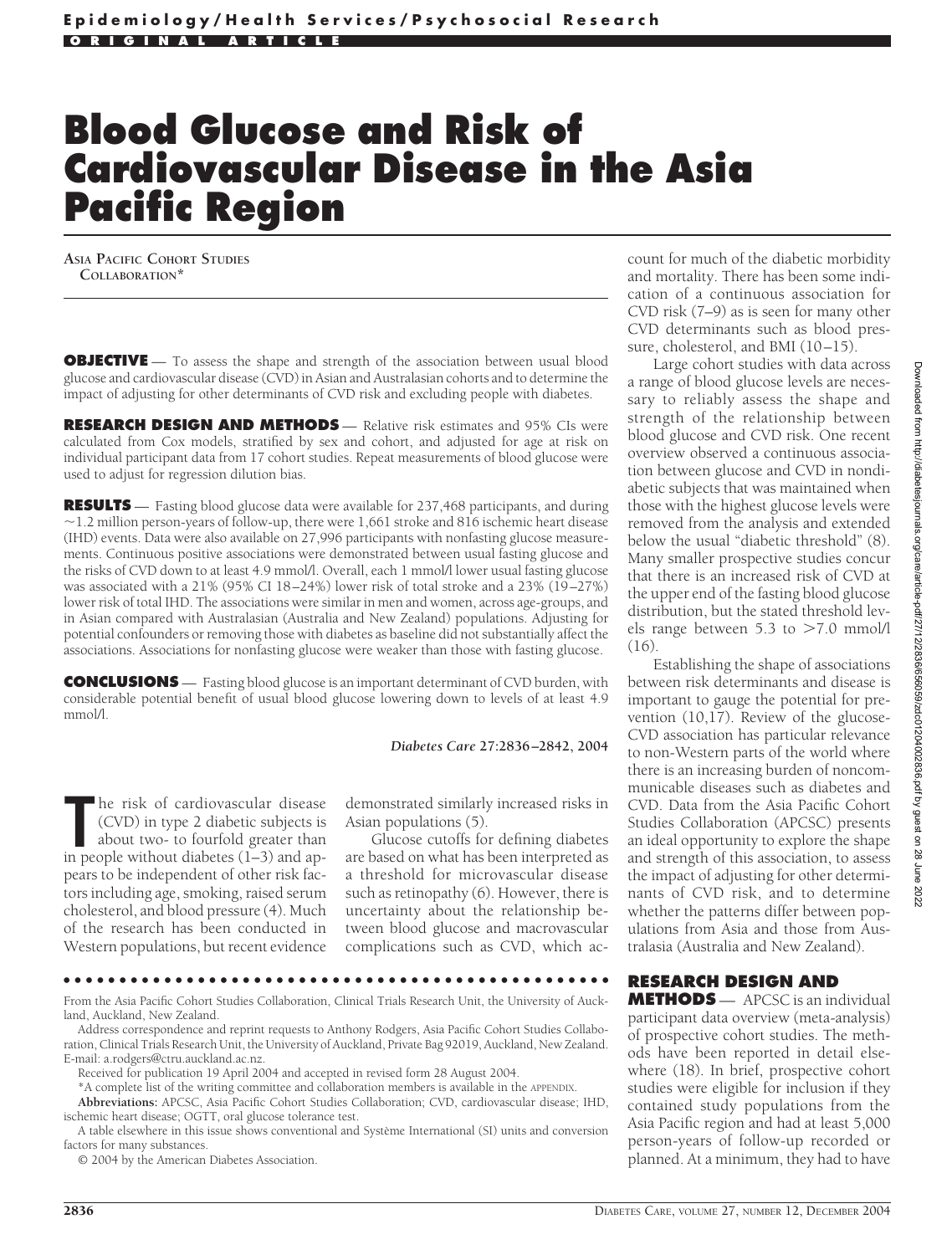recorded data on date of birth or age, sex, blood pressure at baseline, and date or age at death. Additional data sought included date of baseline survey, glucose, fasting status, blood cholesterol, height, weight, smoking, and any data on repeat measures of risk factors. Outcome data included nonfatal stroke and ischemic heart disease (IHD) and cause of death (18).

#### Statistical methods

**Associations between glucose and disease.** All analyses are restricted to participants aged  $\geq 20$  years who had blood glucose and fasting status recorded at baseline. Analyses reported here excluded individuals with a baseline glucose value of  $\geq$ 20 mmol/l. Data on fasting and nonfasting glucose were analyzed separately. Stratified Cox proportional-hazards analyses (19) were used to regress time until first event against baseline glucose with individual participant data collected on all cohorts. All analyses were stratified by sex and cohort to control for confounding and reduce statistical heterogeneity. Age was treated as an external time-dependent covariate (20) to assess change in hazards as an individual's age increases. These "age at risk" analyses account for the fact that cohorts had different start and follow-up times.

Age-specific analyses included age at risk categories of  $\leq 60$ , 60–69, and  $\geq 70$ years (analyses were also conducted by sex) and region (Asia vs. Australasia and comparison of regions within Asia). Where possible, analyses were undertaken for total (fatal and nonfatal) and fatal (death occurring within 28 days of event) CVD outcomes. Further sensitivity analyses included restricting analyses to those participants who had no diagnosis of diabetes at baseline and/or adjusting for other potential confounders, such as systolic blood pressure (mmHg), serum total cholesterol (mmol/l), smoking (current vs. not current), and BMI  $(kg/m<sup>2</sup>)$ , for those cohorts who had recorded these variables at baseline. Insufficient data were available for ethnic-specific analysis. Effect modification was assessed with the use of statistical interaction terms for sex and region in the Cox model.

**Estimation of usual glucose.** A single baseline measure is subject to random fluctuations of fasting glucose, due partly to the measurement process and partly to any real but temporary deviations at the baseline visit from the usual blood glu-

cose level (21). The distribution of single baseline glucose measures is therefore wider than the distribution of true usual glucose values due to regression to the mean. The term for the resulting underestimation of an exposure with an end point that occurs with one-off baseline measures is "regression dilution bias" (21). Usual glucose values are estimates that have been corrected for regression dilution bias and are therefore closer to true glucose values. These usual estimates were made using repeated glucose measurement data from three cohort studies. A mixed-model approach was used to calculate the regression dilution ratio  $(\lambda)$ that took into account the varying time intervals between the glucose measurements. Several other methods of correction (22), including the method of MacMahon et al. (21), have been used in previous analyses of APCSC data, and each yielded very similar regression dilution ratios (11). To adjust for regression dilution bias, the regression coefficient  $(\beta^*)$  was calculated by multiplying the uncorrected regression coefficient  $(\beta)$  by  $\lambda^{-1}$  (where  $\lambda^{-1} = 1.6$ ). A similar approach was used to adjust the standard errors.

The hazard ratios and corresponding 95% CIs were estimated for a 1-mmol/l reduction in usual glucose. In the nonparametric analyses, participants were divided into quartiles according to baseline glucose  $(<5, 5-5.9, 6-6.9,$  and  $\geq 7$ mmol/l), and the hazard ratios were plotted against "usual" glucose rather than baseline glucose. The 95% CIs for each exposure group were estimated by treating the hazard ratios as "floating variances." This approach does not affect the hazard ratios but enables the comparison between pairs of exposure groups rather than the comparison of a single exposure group with an arbitrary reference group  $(23.24)$ .

# **RESULTS**

#### Data availability and study population characteristics

Baseline glucose data were available in 17 of the 43 cohort studies (Table 1). Of these cohorts, fasting glucose measurements were recorded in 13 studies, including 237,468 participants with 1,194,320 person-years of follow-up, and nonfasting glucose measurements were recorded in 6 studies, including 27,996

participants with 185,324 person-years of follow-up (the Melbourne and Akabane cohorts included a mixture of fasting and nonfasting glucose data). During a mean follow-up of 5 years, there were 1,661 stroke and 816 IHD events in the fasting glucose studies, and during a mean follow-up of 6.5 years, there were 144 stroke and 240 IHD events in the

nonfasting glucose studies. Levels of other risk factors (with the exception of smoking prevalence) tended to be lower in the lowest two quartiles  $(<$  5 and 5.0–5.9 mmol/l) compared with the top two glucose quartiles (6.0–6.9 and  $\geq$ 7mmol/l). For example, in those studies with fasting glucose data, the mean systolic blood pressure levels were 120–127 vs. 135 mmHg, mean total cholesterol was 4.9–5.2 vs. 5.4–5.5 mmol/l, and mean BMI was 22.8–24.1 vs. 25.0–  $25.5 \text{ kg/m}^2$ .

#### Glucose and risk of cardiovascular end points

There was a positive log-linear association between usual fasting glucose and the risk of total stroke and IHD (Fig. 1). For both end points, this association was continuous down to at least 4.9 mmol/l, with no evidence of a threshold level. Overall, a 1 mmol/l lower usual fasting glucose level was associated with a 21% (95% CI 18– 24%) lower risk of total stroke and a 23% (19–27%) lower risk of total IHD. Associations were of similar magnitude for both stroke and IHD mortality (fatal events) and incidence (total events).

There was a strong continuous relationship between usual fasting glucose and the risk of CVD death (Fig. 1); a 1 mmol/l lower usual fasting glucose level was associated with a 19% (15–22%) lower risk of CVD death.

#### Consistency of associations in population subgroups

Figure 2 illustrates that while the 95% CIs became wider, the strength of the associations for usual fasting glucose and either CVD end point were not substantially changed when adjusting for confounders, excluding individuals with a diagnosis of diabetes or excluding those with a diagnosis of diabetes and adjusting for confounders. Overall, the associations for usual nonfasting glucose were weaker and less precise than those for usual fasting glucose. This was particularly evident for stroke.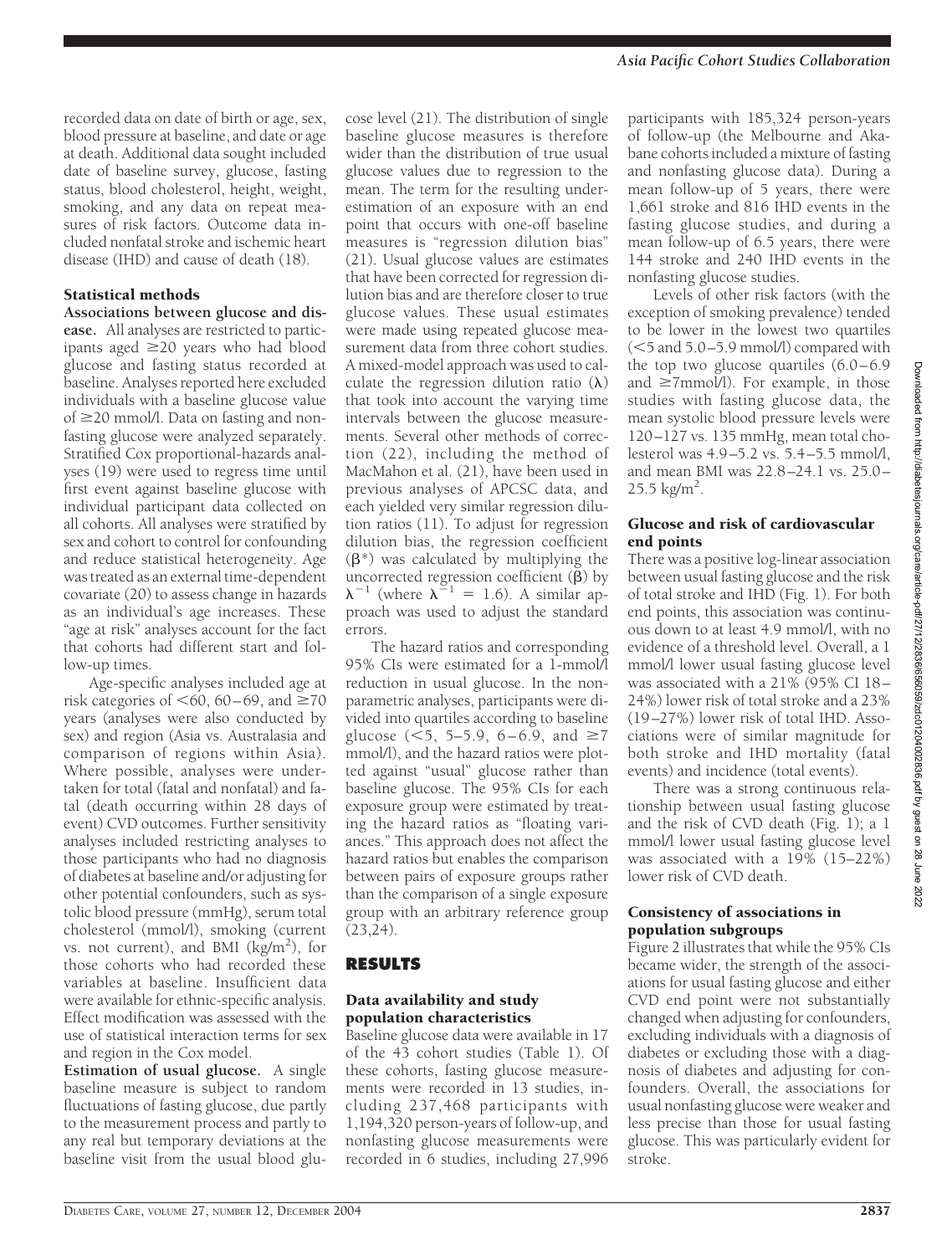*Characteristics of study populations*

| :                                                                                                                                                                                                                                 |
|-----------------------------------------------------------------------------------------------------------------------------------------------------------------------------------------------------------------------------------|
|                                                                                                                                                                                                                                   |
|                                                                                                                                                                                                                                   |
|                                                                                                                                                                                                                                   |
|                                                                                                                                                                                                                                   |
| i                                                                                                                                                                                                                                 |
|                                                                                                                                                                                                                                   |
|                                                                                                                                                                                                                                   |
|                                                                                                                                                                                                                                   |
|                                                                                                                                                                                                                                   |
|                                                                                                                                                                                                                                   |
|                                                                                                                                                                                                                                   |
| ׇׇ֦֡                                                                                                                                                                                                                              |
|                                                                                                                                                                                                                                   |
|                                                                                                                                                                                                                                   |
| ĺ                                                                                                                                                                                                                                 |
|                                                                                                                                                                                                                                   |
|                                                                                                                                                                                                                                   |
|                                                                                                                                                                                                                                   |
|                                                                                                                                                                                                                                   |
|                                                                                                                                                                                                                                   |
|                                                                                                                                                                                                                                   |
|                                                                                                                                                                                                                                   |
|                                                                                                                                                                                                                                   |
|                                                                                                                                                                                                                                   |
|                                                                                                                                                                                                                                   |
|                                                                                                                                                                                                                                   |
|                                                                                                                                                                                                                                   |
|                                                                                                                                                                                                                                   |
|                                                                                                                                                                                                                                   |
|                                                                                                                                                                                                                                   |
|                                                                                                                                                                                                                                   |
| i                                                                                                                                                                                                                                 |
|                                                                                                                                                                                                                                   |
|                                                                                                                                                                                                                                   |
|                                                                                                                                                                                                                                   |
|                                                                                                                                                                                                                                   |
|                                                                                                                                                                                                                                   |
|                                                                                                                                                                                                                                   |
|                                                                                                                                                                                                                                   |
|                                                                                                                                                                                                                                   |
| ו<br>נ                                                                                                                                                                                                                            |
|                                                                                                                                                                                                                                   |
|                                                                                                                                                                                                                                   |
|                                                                                                                                                                                                                                   |
| ¢                                                                                                                                                                                                                                 |
|                                                                                                                                                                                                                                   |
|                                                                                                                                                                                                                                   |
|                                                                                                                                                                                                                                   |
|                                                                                                                                                                                                                                   |
|                                                                                                                                                                                                                                   |
|                                                                                                                                                                                                                                   |
| i<br>District in the second second the second second that the conditions is a condition of the condition of the condition of the condition of the condition of the condition of the condition of the condition of the condition o |
| ĺ                                                                                                                                                                                                                                 |
|                                                                                                                                                                                                                                   |
|                                                                                                                                                                                                                                   |
|                                                                                                                                                                                                                                   |
|                                                                                                                                                                                                                                   |
|                                                                                                                                                                                                                                   |
|                                                                                                                                                                                                                                   |
|                                                                                                                                                                                                                                   |
|                                                                                                                                                                                                                                   |
| ៓                                                                                                                                                                                                                                 |
|                                                                                                                                                                                                                                   |
|                                                                                                                                                                                                                                   |
|                                                                                                                                                                                                                                   |
| =<br>D                                                                                                                                                                                                                            |
| š                                                                                                                                                                                                                                 |

#### *Blood glucose and cardiovascular disease*

| Fasting status and study<br>name                                                                                                                                                                                   | Country         | Sample size | Start<br>year | Follow-up<br>(years) | Diagnosis of<br>diabetes (%) | Female<br>(%)            | Baseline glucose<br>(mmol/l)            | Baseline age (years)                                                                                                                                                                                                                                                                | Total stroke<br>events | Total IHE<br>events |
|--------------------------------------------------------------------------------------------------------------------------------------------------------------------------------------------------------------------|-----------------|-------------|---------------|----------------------|------------------------------|--------------------------|-----------------------------------------|-------------------------------------------------------------------------------------------------------------------------------------------------------------------------------------------------------------------------------------------------------------------------------------|------------------------|---------------------|
| Fasting glucose                                                                                                                                                                                                    |                 |             |               |                      |                              |                          |                                         |                                                                                                                                                                                                                                                                                     |                        |                     |
| Busselton*                                                                                                                                                                                                         | Australia       | 1,566       | 975           | 16.7                 |                              |                          | 0.8<br>$\pm$                            | 44 (20-91)                                                                                                                                                                                                                                                                          |                        | 35                  |
| Melbourne*                                                                                                                                                                                                         | Australia       | 28,015      | 0661          | 8.9                  | 3.7                          | 59                       | $\pm$                                   | $55(27 - 75)$                                                                                                                                                                                                                                                                       |                        | 227                 |
| Anzhen02                                                                                                                                                                                                           | China           | 4,144       | 992           | 2.8                  | I                            | $\overline{51}$          | 5.4                                     | 47 (34–65)                                                                                                                                                                                                                                                                          |                        |                     |
| Beijing Ageing*                                                                                                                                                                                                    | China           | 1,694       | 992           | $\frac{4}{1}$        | 3.8                          | 50                       |                                         | 69 (55–93)                                                                                                                                                                                                                                                                          | Ö                      |                     |
| Fangshan                                                                                                                                                                                                           | China           | 820         | 992           | 2.7                  |                              | 89                       | $^{+1}$<br>5.0                          | 47 (34-71                                                                                                                                                                                                                                                                           |                        |                     |
| Guangzhou Occupational                                                                                                                                                                                             | China           | 5,814       | 1987          | 7.9                  |                              | 34                       |                                         | 44 (31–75)                                                                                                                                                                                                                                                                          |                        |                     |
| Huashan*                                                                                                                                                                                                           | China           | 1,810       | 1992          | 2.5                  |                              | 52                       | Η<br>5.2                                | 53 (35–75)                                                                                                                                                                                                                                                                          |                        |                     |
| Akabane                                                                                                                                                                                                            | Japan           | 1,044       | 985           | 11.2                 | $\sim$                       | 56                       | $\frac{8}{2}$<br>$^{+}$<br>$\circ$      | 54 (40–69)                                                                                                                                                                                                                                                                          |                        |                     |
| Konan*                                                                                                                                                                                                             | Japan           | 1,223       | 1987          | 6.3                  | 3.1                          | 55                       | $^{+1}$<br>$\dot{\cup}$                 | 52 (20-96)                                                                                                                                                                                                                                                                          |                        |                     |
| Tanno/Soubetsu                                                                                                                                                                                                     | Japan           | 1,980       | 977           | 15.3                 | $\overline{61}$              | 53                       | Η<br>ŗ                                  | 51 (39–65)                                                                                                                                                                                                                                                                          |                        | 20                  |
| Singapore Heart*                                                                                                                                                                                                   | Singapore       | 2,293       | 982           | 12.3                 | 5.6                          | $\frac{1}{4}$            | $\frac{6}{1}$<br>$^{+}$<br>$\dot{\cup}$ | 41 (20-89)                                                                                                                                                                                                                                                                          |                        | 2                   |
| KMIC                                                                                                                                                                                                               | outh Korea      | 183,573     | 992           | $rac{1}{2}$          |                              | $\overline{\mathcal{E}}$ | $^{+1}$<br>5.0                          | 44 (35–59)                                                                                                                                                                                                                                                                          |                        | 315                 |
| EGAT                                                                                                                                                                                                               | <b>Chailand</b> | 3,492       | 1985          | 10.0                 | 1.5<br>Ē                     | 23                       | $^{+}$<br>$\bigcirc$                    | 43 (35–54)                                                                                                                                                                                                                                                                          |                        |                     |
| Total/average†                                                                                                                                                                                                     |                 | 237,468     |               | 5.0                  | 3.7                          | 43                       | $+$<br>52                               | 47 (20–96)                                                                                                                                                                                                                                                                          | 1,661                  | 816                 |
| Nonfasting glucose                                                                                                                                                                                                 |                 |             |               |                      |                              |                          |                                         |                                                                                                                                                                                                                                                                                     |                        |                     |
| Melbourne*                                                                                                                                                                                                         | Australia       | 13,312      | 990           | 7.9                  |                              | 58                       | 4.                                      | 54 (34–73)                                                                                                                                                                                                                                                                          |                        | $\Xi$               |
| Akabane                                                                                                                                                                                                            | Japan           | 769         | 1985          | $\Xi$                | 1.6                          | 56                       | $\pm$<br>5.0                            | 55 (40-67)                                                                                                                                                                                                                                                                          |                        |                     |
| Miyama*                                                                                                                                                                                                            | Japan           | 414         | 1988          | 6.6                  | 2.2                          | 62                       | 0.8<br>$\pm$                            | 59 (41-80)                                                                                                                                                                                                                                                                          |                        |                     |
| Ohasama*                                                                                                                                                                                                           | Japan           | 1,930       | 992           | 4.2                  | 10.9                         | 65                       | $\pm$<br>6.4                            | 59 (35-91                                                                                                                                                                                                                                                                           | $\frac{1}{2}$          | m                   |
| Shigaraki Town*                                                                                                                                                                                                    | Japan           | 3,742       | 1991          | 3.9                  | 5.2                          | $\infty$                 | $+1$<br>0.0                             | 57 (29-95)                                                                                                                                                                                                                                                                          |                        | $\sim$              |
| Fletcher Challenge*                                                                                                                                                                                                | New Zealand     | 7,829       | 992           | 5.9                  |                              | $\overline{c}$           | $+6 +$                                  | 39 (20–89)                                                                                                                                                                                                                                                                          | 54                     | 121                 |
| Total/average†                                                                                                                                                                                                     |                 | 27,996      |               | 6.5                  | 3.6                          | 49                       | $\frac{1}{4}$<br>$+1$<br>5.5            | 51 (20-95)                                                                                                                                                                                                                                                                          | $\frac{44}{1}$         | 240                 |
| Data are means ± SD and means (range) unless otherwise indicated. F<br>baseline data on diagnosis of diabetes and potential confounders (syst<br>1,194,320 for fasting glucose and 185,324 for nonfasting glucose) |                 |             |               |                      |                              |                          |                                         | olic blood pressure, total cholesterol, smoking, and BMI). †Weighting by person-years of follow-up (total person-years of follow-up was<br>ollow-up years are mean values. —, the study did not record this information. *Studies that contributed to all three age-groups provided |                        |                     |

There was a suggestion of a slightly stronger association between usual fasting glucose for both total stroke and IHD in the youngest age-group, but the 95% CIs overlapped with those of older agegroups. There was no significant difference between the associations for males and females (e.g., a 1 mmol/l lower usual fasting glucose was associated with 21% [14–29%] and 23% [11–34%] lower risk of total IHD in males and females, respectively). The hazard ratio for stroke in Australasia appeared stronger than in Asia; however, the CIs of the hazard ratios overlapped, and Australasia estimates were only based on two Australian cohorts. Sensitivity analyses that excluded those with diabetes (at baseline) and adjusted for potential confounders diminished the regional differences. No significant differences were found between regions within Asia. Limited data were available by stroke subtype, but analyses indicated that a 1 mmol/l lower usual fasting glucose level was associated with a  $20\%$  (0-36%) lower risk of total hemorrhagic stroke (excluding subarachnoid hemorrhage) and a  $17\%$  (-1 to 32%) lower risk of total ischemic stroke.

### Associations in individuals with and without diagnosed diabetes

Nine cohort studies included data on fasting glucose and diagnosis of diabetes at baseline. Figure 3 demonstrates that the continuous log-linear association was maintained, regardless of diabetes status at baseline. Overall, a 1 mmol/l lower usual fasting glucose was associated with a 20% (13–25%) reduction in total stroke risk and a 23% (18–29%) reduction in total IHD risk.

**CONCLUSIONS** — This analysis of cohorts from the Asia Pacific region clearly indicates a positive continuous association between usual blood glucose and CVD risk. This association extends down to about 4.9 mmol/l, well below the usual fasting glucose cutoff levels for diagnosis of diabetes and impaired glucose tolerance. The positive association was maintained when individuals with diabetes at baseline were excluded and with adjustment for potential confounders. The associations were very similar for males and females and across age subgroups. There was no strong evidence of regional differences, but small numbers limited subgroup analysis. The overall as-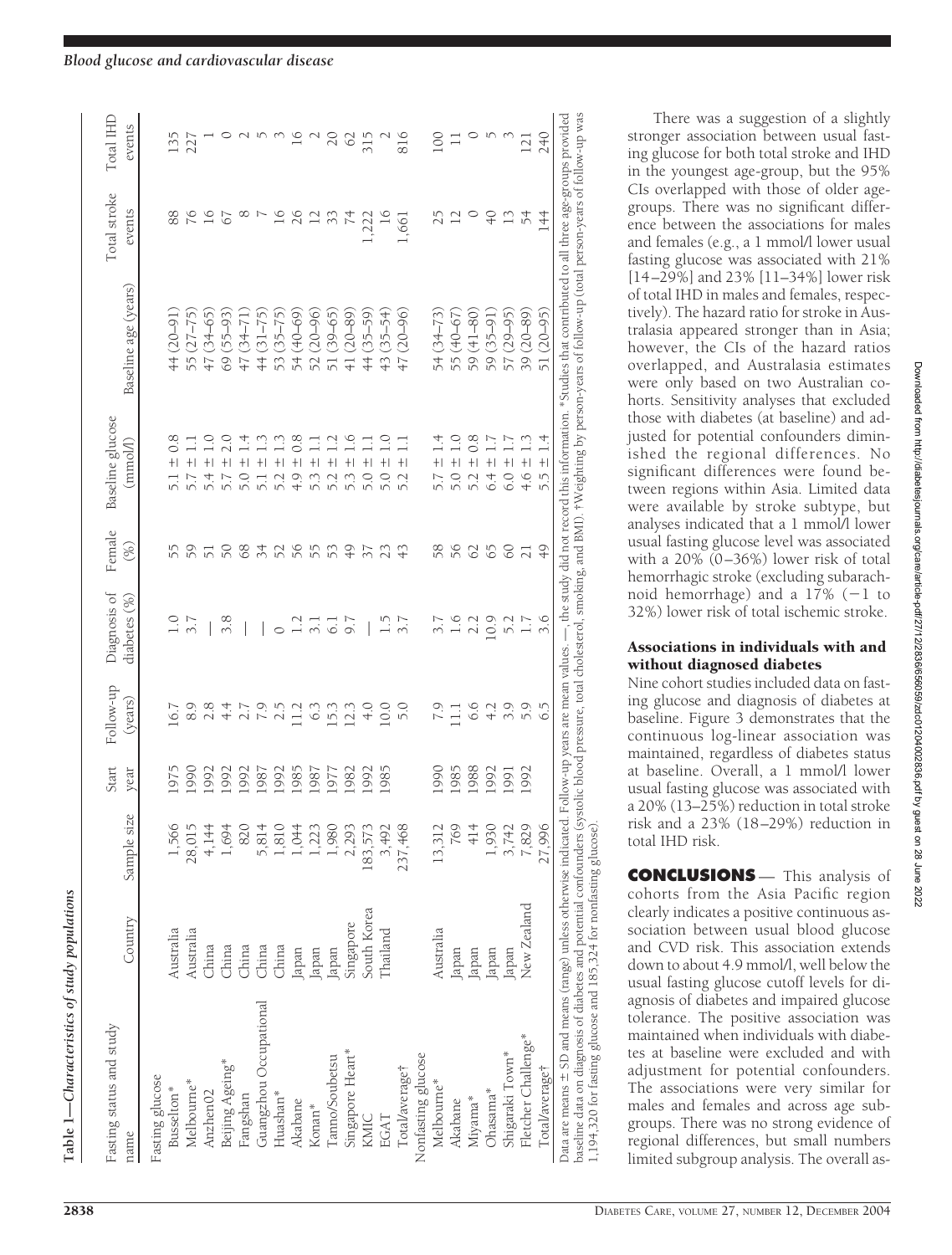

Figure 1—*Usual fasting glucose and risk of cardiovascular end points. The hazard ratios for total (fatal and nonfatal) stroke and IHD and cardiovascular death events adjusted for age, sex, and cohort are plotted on a log scale against usual fasting glucose for each of the four groups defined by baseline fasting glucose (5, 5–5.9, 6 – 6.9, 7 mmol/l). The* x*-axis coordinate for each group is the mean follow-up usual fasting glucose (not the mean baseline fasting glucose [see RESEARCH DESIGN AND METHODS]). For studies without follow-up measurements, weighted average* x*-axis values were calculated from other cohorts. The 95% CIs for the* y*-axis coordinate (hazard ratios) are calculated as floating variances, with the glucose group 5–5.9 mmol/l as the reference. The solid squares are larger where there are more events because their size is proportional to the inverse variance, and the vertical lines represent 95% CIs.*

sociations for usual nonfasting glucose were weaker than those for usual fasting glucose; however, nonfasting measures are less robust because they are affected by the postprandial state.

This study has several advantages over previous studies, such as the substantial size of the database, the availability of individual participant data across a

range of glucose levels, and the ability to correct for regression dilution bias, exclude those with diabetes at baseline, and control for potential confounders. Unlike most other analyses, it also enabled the shape and strength of the dose-response relationship to be assessed in non-Western cohorts.

No data were available for oral glu-



cose tolerance tests (OGTTs). Previous comparisons have concluded that 2-h post-load glucose from an OGTT is a superior test to fasting glucose for diabetes  $(25,26)$  and predicting cardiovascular and/or all-cause mortality (27,28). However, the OGTT is more difficult and expensive to perform than simpler fasting blood glucose measures (8,29). Fasting

Figure 2—*Associations of 1 mmol/l reduction in usual glucose and risk of total stroke and IHD by subgroups. The hazard ratios and 95% CIs for fasting and nonfasting glucose are plotted separately for different subgroups. Analysis was restricted to cohort studies that contributed to all three age-groups and provided baseline variables on diagnosis of diabetes, systolic blood pressure, serum total cholesterol, smoking, and BMI (Table 1). Other conventions are as in Fig. 1. \*Additionally adjusted for systolic blood pressure, total cholesterol, smoking, and BMI.*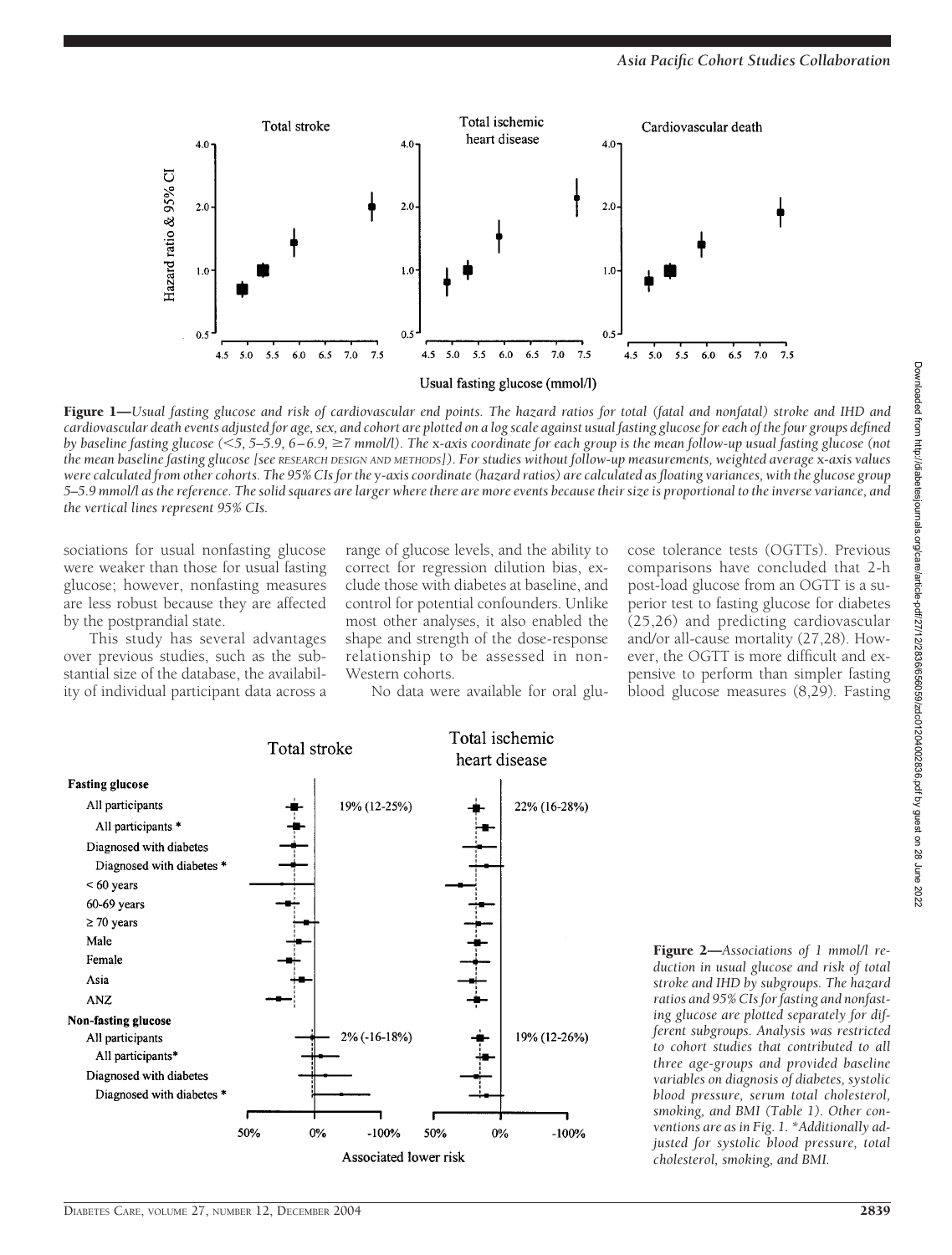Not diagnosed with diabetes, glucose groups:  $\leq$ 5, 5-5.9, 6-6.9,  $\geq$ 7

о Diagnosed with diabetes, glucose groups : <7,  $\ge$ 7



Figure 3—*Usual fasting glucose and risk of total stroke and IHD by baseline diabetic status. The hazard ratios for total stroke and IHD events for those without diagnosed diabetes at baseline (glucose categories* <5, 5–5.9, 6–6.9, ≥7 *mmol/l) and those with diabetes at baseline (glucose categories 7, 7 mmol/l) are plotted on the same log scale against usual fasting glucose. Other conventions are as in Fig. 1.*

blood glucose measures are still useful (29) and are likely to be more reliable than the OGTT across several studies (8).

Many studies and overviews dating back to the 1970s and 1980s investigated whether a threshold relationship existed between glycemia and IHD risk (30) and investigated the effect of adjusting for classic risk factors (31). The overall results of the early studies were inconclusive and conflicting (30,31), and it was unclear whether glucose was a risk factor in the absence of diabetes (32,33). Subsequent analyses have found a positive association between the highest and lowest glucose centiles and CVD. The shape of the association has often been reported as nonlinear (e.g., J-shaped)  $(34-40)$ . However, the categorization of glucose and small study size substantially limited the ability to explore the shape of the doseresponse relationship across the whole range of glucose levels.

A recent overview of 20 studies concluded that there was a significant exponential association between glucose and CVD in nondiabetic individuals that extended below the usual "diabetic threshold" (8). Another prospective study demonstrated that  $HbA_{1c}$  was continuously related to subsequent CVD and allcause mortality through the whole population distribution, with lowest rates in individuals with  $HbA_{1c}$  concentrations  $5\%$  ( $\sim$ 4.5–5.0 mmol/l fasting glucose) (41).

Randomized controlled trials indicate to what extent the "epidemiologically expected" reductions in disease are realized. Trials have examined the effect of blood glucose lowering in type 2 diabetes (42– 48), but several have had small sample size, less glycemic control than planned, and relatively short follow-up periods (49,50). Overall, the trials did demonstrate decreased microvascular complications and a nonsignificant trend toward decreasing macrovascular complications. The modest size of the effect on macrovascular outcomes is consistent with the predicted effects from this analysis and the relatively small change in achieved glucose differences. Further analysis showed a continuous association between glycemia and the risk of macrovascular complications below diabetic thresholds (45,49,50).

There are several implications for clinical and public health practice from this study. The continuous association suggests that a wider group of individuals may benefit from glucose lowering, not just those with diabetes or impaired glucose tolerance, but further trial evidence would confirm this. Risk prediction tools could be improved by including fasting glucose as a continuous risk factor, rather than diagnosis of diabetes. Finally, and perhaps most importantly, there are potential benefits from population-wide lowering of determinants of CVD risk. The most appropriate approach to cardio-

vascular prevention is often a coordinated effort to lower the risk profiles of entire populations coupled with a targeted approach to those at highest absolute risk of CVD. Previous analyses have demonstrated continuous associations between risk factors such as blood pressure, cholesterol, and BMI and CVD risk (11–15). Results from the current study support the view that this is also the case for blood glucose, and the blood glucose levels may be an important risk factor in the Asia Pacific region in individuals with and without diagnosed diabetes.

# **APPENDIX**

#### Asia Pacific Cohort Studies Collaboration

**Writing committee.** C.M.M. Lawes, V. Parag, D.A. Bennett, I. Suh, T.H. Lam, G. Whitlock, F. Barzi, W.H. Pan, and A. Rodgers.

**Statistical analyses.** V. Parag, D.A. Bennett, R.B. Lin, F. Barzi, and M. Woodward.

**Executive committee.** D.F. Gu, T.H. Lam, C.M.M. Lawes, S. Macmahon, W.H. Pan, A. Rodgers, I. Suh, H. Ueshima, M. Woodward.

**Participating studies and principal collaborators.** Aito Town: A. Okayama, H. Ueshima, H. Maegawa; *Akabane*: N. Aoki, M. Nakamura, N. Kubo, T. Yamada; *Anzhen02*: Z.S. Wu; Anzhen: C.H. Yao, Z.S. Wu; Australian Longitudinal Study of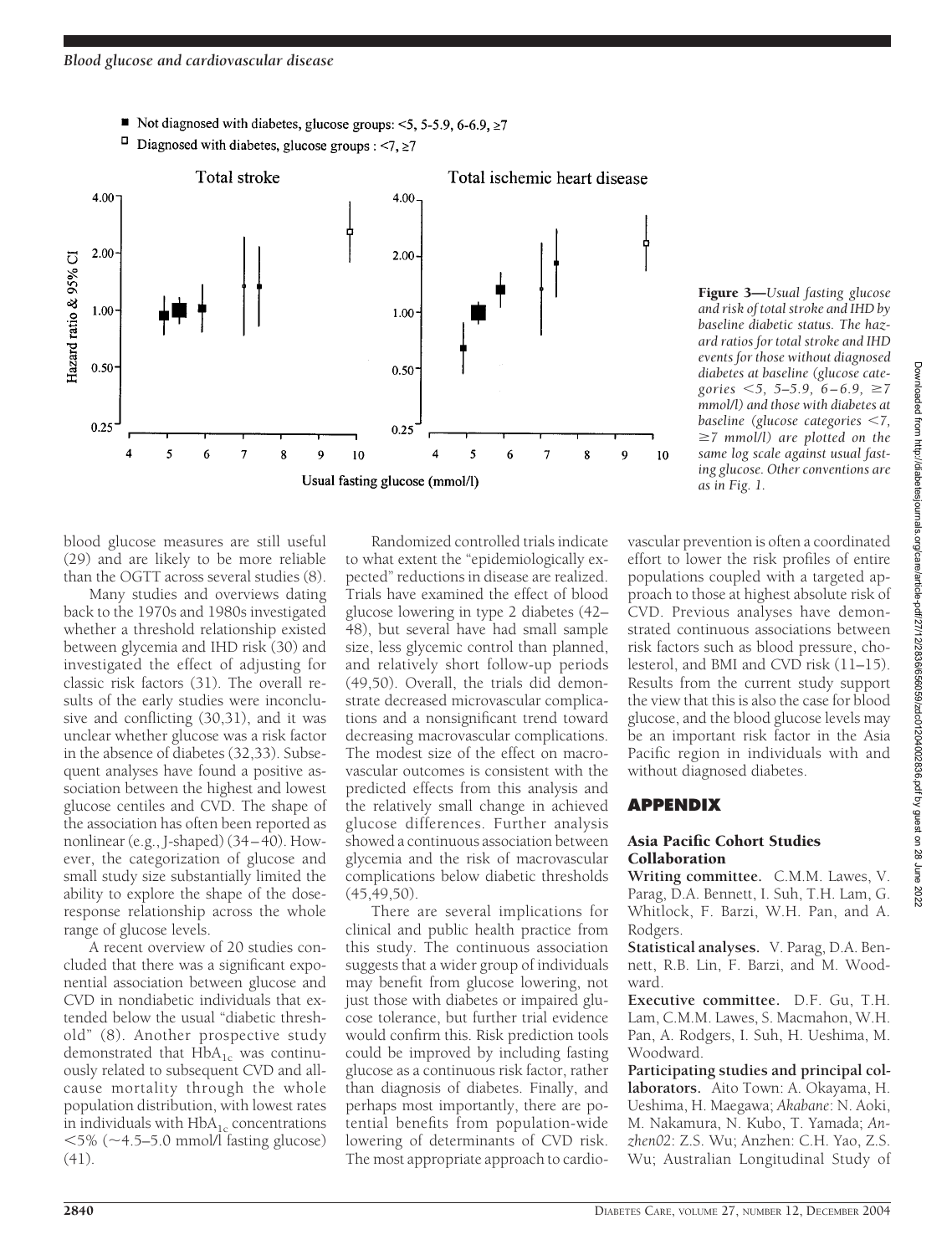Ageing: G. Andrews; Australian National Heart Foundation: T.A. Welborn; *Beijing Ageing*: Z. Tang; Beijing Steelworkers: L.S. Liu, J.X. Xie; Blood Donors' Health: R. Norton, S. Ameratunga, S. MacMahon, G. Whitlock; *Busselton*: M.W. Knuiman; Canberra-Queanbeyan: H. Christensen; Capital Iron and Steel Company: X.G. Wu; CISCH: J. Zhou, X.H. Yu; Civil Service Workers: A. Tamakoshi; CVD-FACTS: W.H. Pan; East Beijing: Z.L. Wu, L.Q. Chen, G.L. Shan; *Electricity Generating Authority of Thailand* (EGAT): P. Sritara; *Fangshan*: D.F. Gu, X.F. Duan; *Fletcher Challenge*: S. MacMahon, R. Norton, G. Whitlock, R. Jackson; Guangzhou: Y.H. Li; *Guangzhou Occupational*: T.H. Lam, C.Q. Jiang; Hisayama: M. Fujishima, Y. Kiyohara, H. Iwamoto; Hong Kong: J. Woo, S.C. Ho;*Huashan*: Z. Hong, M.S. Huang, B. Zhou; Kinmen: J.L. Fuh; *Konan*: H. Ueshima, Y. Kita, S.R. Choudhury; *KMIC*: I. Suh, S.H. Jee, I.S. Kim; *Melbourne*: G.G. Giles; *Miyama*: T. Hashimoto, K. Sakata; Newcastle: A. Dobson;*Ohasama*: Y. Imai, T. Ohkubo, A. Hozawa; Perth: K. Jamrozik, M. Hobbs, R. Broadhurst; Saitama: K. Nakachi; Seven Cities: X.H. Fang, S.C. Li, Q.D. Yang; Shanghai Factory Workers: Z.M. Chen; Shibata: H. Tanaka; *Shigaraki Town*: Y. Kita, A. Nozaki, H. Ueshima; Shirakawa: H. Horibe, Y. Matsutani, M. Kagaya; *Singapore Heart*: K. Hughes, J. Lee; Singapore NHS92: D. Heng, S.K. Chew; Six Cohorts: B.F. Zhou, H.Y. Zhang; *Tanno/ Soubetsu*: K. Shimamoto, S. Saitoh; Tianjin: Z.Z. Li, H.Y. Zhang; Western Australia AAA Screenees: P. Norman, K. Jamrozik; Xi'an: Y. He, T.H. Lam; Yunnan: S.X. Yao. (Note: The italicized studies provided data used in this article.)

**Acknowledgments**— This project was supported by a grant from the Health Research Council of New Zealand, the National Institute on Aging Grant PO1-AG17625, the National Health and Medical Research Council of Australia, and an unrestricted educational grant from Pfizer. The sponsors had no influence on design, analysis, or interpretation of results.

## **References**

- 1. Gerstein HC, Yusuf S: Dysglycaemia and risk of cardiovascular disease. *Lancet* 347: 949–950, 1996
- 2. Bonora E, Kiechl S, Willeit J, Oberhollenzer F, Egger G, Bonadonna R, Muggeo M: Plasma glucose within the normal range is not associated with carotid atherosclero-

sis: prospective results in subjects with normal glucose tolerance from the Bruneck Study. *Diabetes Care* 22:1339– 1346, 1999

- 3. Harris MI, Eastman RC: Is there a glycemic threshold for mortality risk? *Diabetes Care* 21:331–333, 1998
- 4. Donahue RP, Orchard TJ: Diabetes mellitus and macrovascular complications: an epidemiological perspective. *Diabetes Care* 15:1141–1155, 1992
- 5. Asia Pacific Cohort Studies Collaboration: The effects of diabetes on the risks of major cardiovascular diseases and death in the Asia Pacific region. *Diabetes Care* 26: 360–366, 2003
- 6. Expert Committee on the Diagnosis and Classification of Diabetes Mellitus: Report of the Expert Committee on the Diagnosis and Classification of Diabetes Mellitus. *Diabetes Care* 26 (Suppl. 1):S5–S20, 2003
- 7. Perry RC, Baron AD: Impaired glucose tolerance: why is it not a disease? *Diabetes Care* 22:883–885, 1999
- 8. Coutinho M, Gerstein HC, Wang Y, Yusuf S: The relationship between glucose and incident cardiovascular events: a metaregression analysis of published data from 20 studies of 95,783 individuals followed for 12.4 year. *Diabetes Care* 22:233–240, 1999
- 9. Nakagami T, the DECODA Study Group: Hyperglycaemia and mortality from all causes and from cardiovascular disease in five populations of Asian origin. *Diabetologia* 47:385–394, 2004
- 10. Law MR, Wald NJ: Risk factor thresholds: their existence under scrutiny. *BMJ* 324: 1570–1576, 2002
- 11. Asia Pacific Cohort Studies Collaboration: Blood pressure and cardiovascular disease in the Asia Pacific region. *J Hypertens* 21: 707–716, 2003
- 12. Asia Pacific Cohort Studies Collaboration: Cholesterol, coronary heart disease and stroke in the Asia Pacific region. *Int J Epidemiol* 32:563–572, 2003
- 13. Asia Pacific Cohort Studies Collaboration: Body mass index and cardiovascular disease in the Asia-Pacific Region: an overview of 33 cohorts involving 305,000 participants. *Int J Epidemiol* 33:1–8, 2004
- 14. Neaton JD, Wentworth D: Serum cholesterol, blood pressure, cigarette smoking, and death from coronary heart disease: overall findings and differences by age for 316,099 white men: Multiple Risk Factor Intervention Trial Research Group. *Arch Intern Med* 152:56–64, 1992
- 15. Prospective Studies Collaboration: Agespecific relevance of usual blood pressure to vascular mortality: a meta-analysis of individual data for one million adults in 61 prospective studies. *Lancet* 360:1903– 1913, 2002
- 16. Jarrett RJ: The cardiovascular risk associ-

ated with impaired glucose tolerance. *Diabet Med* 13:S15–S19, 1996

- 17. Rose G: *The Strategy of Preventive Medicine.* Oxford, U.K., Oxford University Press, 1992
- 18. Asia Pacific Cohort Studies Collaboration: Determinants of cardiovascular disease in the Asia Pacific region: protocol for a collaborative overview of cohort studies. *CVD Prevention* 2:281–289, 1999
- 19. Cox DR: Regression models and life tables (with discussion). *Journal of the Royal Statistical Society* 34:187–220, 1972
- 20. Collett D: *Modelling Survival Data in Medical Research.* London, Chapman and Hall, 1994
- 21. MacMahon S, Peto R, Cutler J, Collins R, Sorlie P, Neaton J, Abbott R, Godwin J, Dyer A, Stamler J: Blood pressure, stroke, and coronary heart disease. I. Prolonged differences in blood pressure: prospective observational studies corrected for the regression dilution bias. *Lancet* 335:765– 774, 1990
- 22. Caroll R, Stefanski L: Measurement error, instrumental variables and corrections for attenuation with applications to metaanalyses. *Stat Med* 3:1265–1282, 1994
- 23. Easton DF, Peto J, Babiker AG: Floating absolute risk: an alternative to relative risk in survival and case-control analysis avoiding an arbitrary reference group. *Stat Med* 10:1025–1035, 1991
- 24. Prospective Studies Collaboration: Cholesterol, diastolic blood pressure, and stroke: 13,000 strokes in 45,000 people in 45 prospective cohorts. *Lancet* 346: 1647–1653, 1995
- 25. The DECODE-Study Group, the European Diabetes Epidemiology Group: Is fasting glucose sufficient to define diabetes? Epidemiological data from 20 European studies: Diabetes Epidemiology: Collaborative analysis of Diagnostic Criteria in Europe. *Diabetologia* 42:647–654, 1999
- 26. Qiao Q, Nakagami T, Tuomilehto J, Borch-Johnsen K, Balkau B, Iwamoto Y, Tajima N, International Diabetes Epidemiology Group, DECODA Study Group: Comparison of the fasting and the 2-h glucose criteria for diabetes in different Asian cohorts. *Diabetologia* 43:1470– 1475, 2000
- 27. DECODE Study Group, the European Diabetes Epidemiology Group: Glucose tolerance and cardiovascular mortality: comparison of fasting and 2-hour diagnostic criteria. *Arch Intern Med* 161:397– 405, 2001
- 28. Qiao Q, Pyorala K, Pyorala M, Nissinen A, Lindstrom J, Tilvis R, Tuomilehto J: Twohour glucose is a better risk predictor for incident coronary heart disease and cardiovascular mortality than fasting glucose. *Eur Heart J* 23:1267–1275, 2002